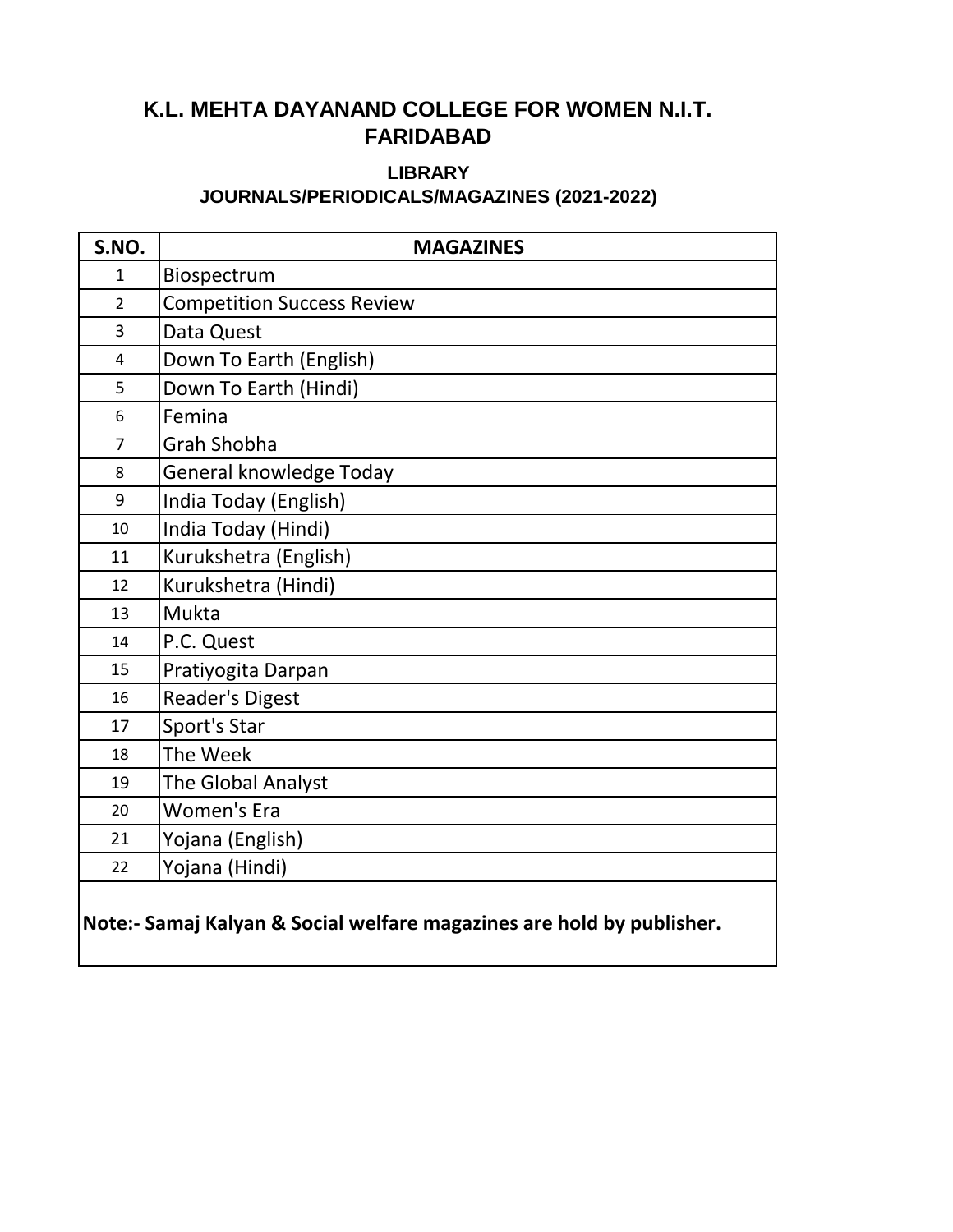### **JOURNALS/PERIODICALS/MAGAZINES (2020-2021) LIBRARY**

| S.NO.                                                                   | <b>MAGAZINES</b>                  |  |
|-------------------------------------------------------------------------|-----------------------------------|--|
| 1                                                                       | Biospectrum                       |  |
| $\overline{2}$                                                          | <b>Business India</b>             |  |
| 3                                                                       | Careers - 360                     |  |
| 4                                                                       | <b>Competition Success Review</b> |  |
| 5                                                                       | Data Quest                        |  |
| 6                                                                       | Down To Earth (English)           |  |
| 7                                                                       | Down To Earth (Hindi)             |  |
| 8                                                                       | Femina                            |  |
| 9                                                                       | General knowledge Today           |  |
| 10                                                                      | India Today (English)             |  |
| 11                                                                      | India Today (Hindi)               |  |
| 12                                                                      | Kurukshetra (English)             |  |
| 13                                                                      | Kurukshetra (Hindi)               |  |
| 14                                                                      | P.C. Quest                        |  |
| 15                                                                      | Reader's Digest                   |  |
| 16                                                                      | Social Welfare                    |  |
| 17                                                                      | Samaj Kalyan                      |  |
| 18                                                                      | The Week                          |  |
| 19                                                                      | The Global Analyst                |  |
| 20                                                                      | Yojana (English)                  |  |
| Note:- Due to pandemic and lockdown, college suspended the renewal of 8 |                                   |  |

**Magazine's subscription.**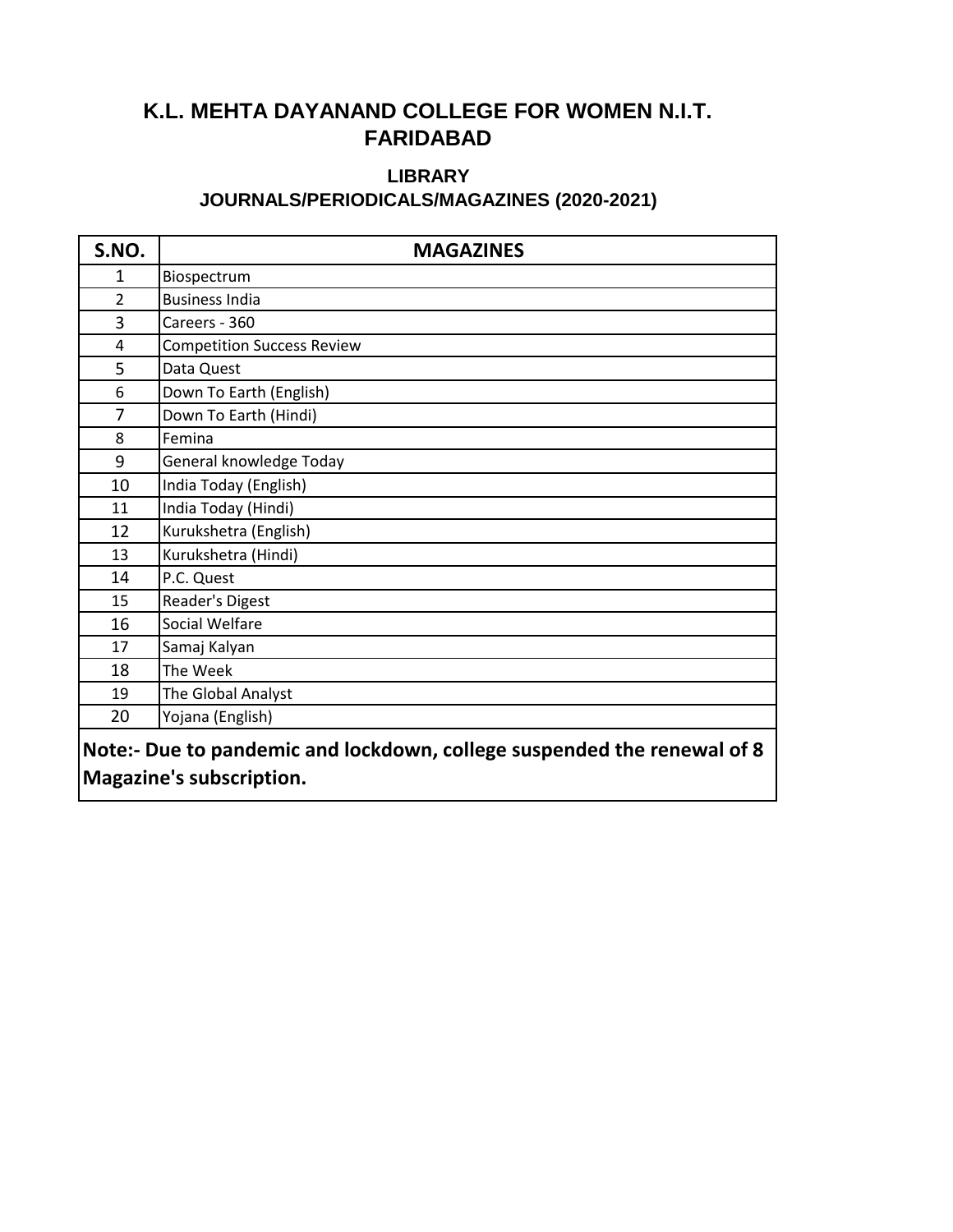## **LIBRARY**

### **JOURNALS/PERIODICALS/MAGAZINES (2019-2020)**

| S.NO.          | <b>MAGAZINES</b>                  |
|----------------|-----------------------------------|
| $\mathbf{1}$   | Biospectrum                       |
| $\overline{2}$ | <b>Business India</b>             |
| 3              | Careers - 360                     |
| 4              | <b>Competition Success Review</b> |
| 5              | Data Quest                        |
| 6              | Down To Earth (English)           |
| 7              | Down To Earth (Hindi)             |
| 8              | Femina                            |
| 9              | Grah Shobha                       |
| 10             | General knowledge Today           |
| 11             | India Today (English)             |
| 12             | India Today (Hindi)               |
| 13             | Kadambini                         |
| 14             | Kurukshetra (English)             |
| 15             | Kurukshetra (Hindi)               |
| 16             | Mukta                             |
| 17             | P.C. Quest                        |
| 18             | Pratiyogita Darpan                |
| 19             | Reader's Digest                   |
| 20             | Science Reporter                  |
| 21             | <b>Social Welfare</b>             |
| 22             | Samaj Kalyan                      |
| 23             | Sport's Star                      |
| 24             | The Week                          |
| 25             | The Global Analyst                |
| 26             | Women's Era                       |
| 27             | Yojana (English)                  |
| 28             | Yojana (Hindi)                    |